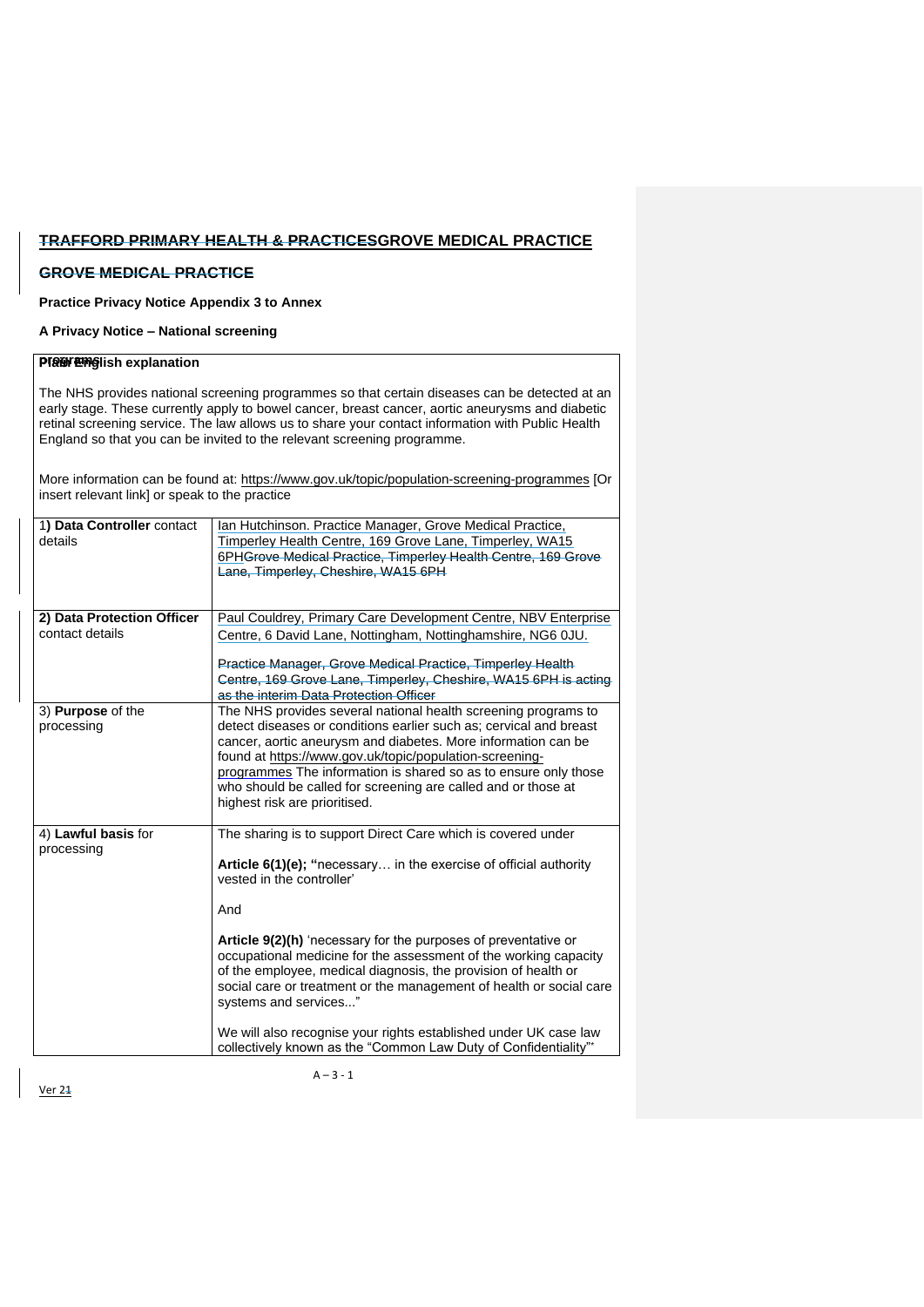| 5) Recipient or categories<br>of recipients of the shared<br>data | The data will be shared with [insert name of local service providers]                                                                                                                                                                                                                                                                                                                                                                                         |
|-------------------------------------------------------------------|---------------------------------------------------------------------------------------------------------------------------------------------------------------------------------------------------------------------------------------------------------------------------------------------------------------------------------------------------------------------------------------------------------------------------------------------------------------|
| 6) Rights to object                                               | You have the right to object to this processing of your data and to<br>some or all of the information being shared with the recipients.<br>Contact the Data Controller or the practice. For national screening<br>programmes: you can opt so that you no longer receive an<br>invitation to a screening programme.<br>See: https://www.gov.uk/government/publications/opting-out-of-the-<br>nhs-population-screening-programmes<br>Or speak to your practice. |
| 7) Right to access and<br>correct                                 | You have the right to access the data that is being shared and<br>have any inaccuracies corrected. There is no right to have accurate<br>medical records deleted except when ordered by a court of Law.                                                                                                                                                                                                                                                       |
| 8) Retention period                                               | GP medical records will be kept in line with the law and national<br>guidance.<br>Information on how long records can be kept can be found at:<br>https://digital.nhs.uk/article/1202/Records-Management-Code-of-<br>Practice-for-Health-and-Social-Care-2016<br>Or speak to the practice.                                                                                                                                                                    |
| <b>Right to Complain.</b><br>9)                                   | You have the right to complain to the Information Commissioner's<br>Office, you can use this link https://ico.org.uk/global/contact-us/<br>or calling their helpline Tel: 0303 123 1113 (local rate) or 01625<br>545 745 (national rate)<br>There are National Offices for Scotland, Northern Ireland and<br>Wales, (see ICO website)                                                                                                                         |

\* "Common Law Duty of Confidentiality", common law is not written out in one document like an Act of Parliament. It is a form of law based on previous court cases decided by judges; hence, it is also referred to as 'judge-made' or case law. The law is applied by reference to those previous cases, so common law is also said to be based on precedent.

The general position is that if information is given in circumstances where it is expected that a duty of confidence applies, that information cannot normally be disclosed without the information provider's consent.

In practice, this means that all patient information, whether held on paper, computer, visually or audio recorded, or held in the memory of the professional, must not normally be disclosed without the consent of the patient. It is irrelevant how old the patient is or what the state of their mental health is; the duty still applies.

**Ver 24** 

 $A - 3 - 2$